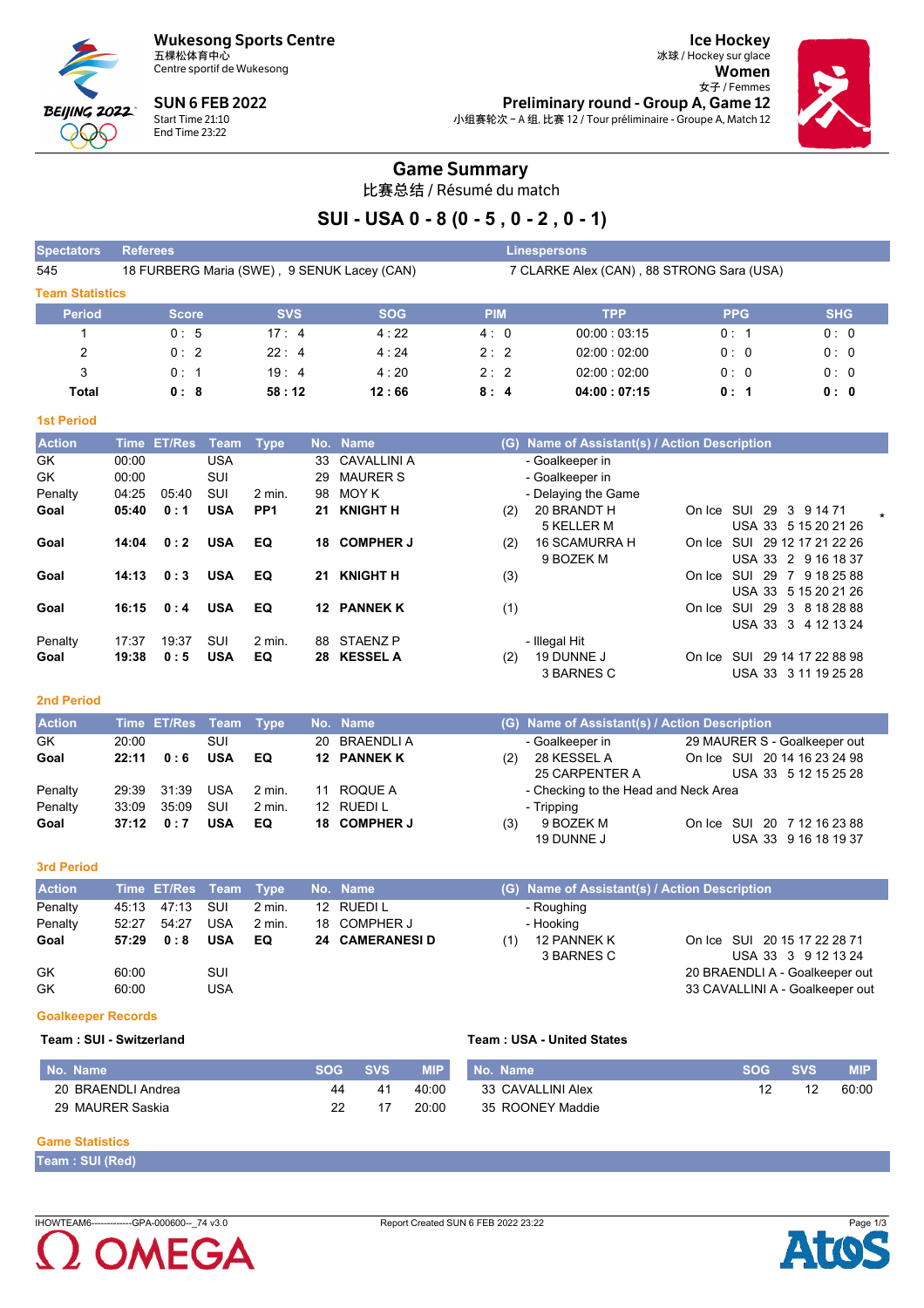

990

# Wukesong Sports Centre<br>五棵松体育中心

Centre sportif de Wukesong

**SUN 6 FEB 2022** 



**Ice Hockey** 冰球 / Hockey sur glace Women  $$\mathsf{\AA}$.$  Preliminary round - Group A, Game 12



小组赛轮次 - A 组, 比赛 12 / Tour préliminaire - Groupe A, Match 12

|               | Head Coach: MULLER Colin |          |              |          |                |          |          |                   |            |              |                |          | <b>Shots on Goal</b> |       |                     |                  |   | Time on Ice |       |                    |      |
|---------------|--------------------------|----------|--------------|----------|----------------|----------|----------|-------------------|------------|--------------|----------------|----------|----------------------|-------|---------------------|------------------|---|-------------|-------|--------------------|------|
| No. Pos. Name |                          | G.       | $\mathbf{A}$ | <b>P</b> |                |          |          | PIM FO+ FO- FO+/- | FO%        |              | 2 <sup>1</sup> |          | 3 OT TS              | $+/-$ |                     | $\overline{2}$   | 3 | <b>OT</b>   |       | <b>TOT SHF AVG</b> |      |
| 7 F           | STALDER Lara +C          | 0        | 0            | $\Omega$ | 0              | 0        | 0        | 0                 | 0.00       | 0            | $\Omega$       | $\Omega$ | 0                    | $-2$  |                     | 5:32 6:42 4:35   |   |             | 16:49 | 24                 | 0:42 |
| 17 D          | <b>CHRISTEN Lara</b>     | 0        | 0            | 0        | 0              | $\Omega$ | 0        | 0                 | 0.00       | 0            | $\Omega$       | $\Omega$ | 0                    | $-3$  |                     | 8:33 6:50 7:31   |   |             | 22:54 | 35                 | 0:39 |
| 22 D          | <b>LEEMANN Sinja</b>     | 0        | 0            | 0        | $\Omega$       | $\Omega$ | $\Omega$ | 0                 | 0.00       | $\mathbf{0}$ | $\Omega$       | 0        | 0                    | $-3$  |                     | 7:24 7:30 7:21   |   |             | 22:15 | 38                 | 0:35 |
| 25 F          | MULLER Alina +A          | 0        | 0            | 0        | $\mathbf{0}$   | 16       | 11       | 5                 | 59.26      | 1            | 0              |          | 2                    | $-1$  |                     | 5:32 7:27 5:55   |   |             | 18:54 | 27                 | 0:42 |
| 88 F          | <b>STAENZ Phoebe</b>     | 0        | 0            | 0        | $\overline{2}$ |          | 0        |                   | 100.00     | 0            | 2              | $\Omega$ | $\overline{2}$       | -4    |                     | 7:14 7:46 4:50   |   |             | 19:50 | 24                 | 0:49 |
| 14 F          | RASELLI Evelina +A       | 0        | 0            | 0        | 0              | 8        | 12       | -4                | 40.00      |              | 1              | 0        | 2                    |       | $-2$ 7:15 6:13 6:08 |                  |   |             | 19:36 | 25                 | 0:47 |
| 16 D          | <b>VALLARIO Nicole</b>   | 0        | 0            | 0        | 0              | $\Omega$ | 0        | $\Omega$          | 0.00       | 0            | 0              | $\Omega$ | 0                    |       | $-2$ 6:55 6:53 6:25 |                  |   |             | 20:13 | 26                 | 0:46 |
| 23 D          | <b>BULLO Nicole</b>      | 0        | 0            | 0        | $\Omega$       | $\Omega$ | 0        | 0                 | 0.00       | $\Omega$     | 0              | $\Omega$ | 0                    |       | $-2$ 6:03 3:50 3:49 |                  |   |             | 13:42 | 23                 | 0:35 |
| 24 F          | <b>RYHNER Noemi</b>      | 0        | 0            | 0        | 0              | 0        | 0        | 0                 | 0.00       | 0            | 0              | 0        | 0                    | $-1$  |                     | 4:50 5:00 4:20   |   |             | 14:10 | 19                 | 0:44 |
| 98 F          | <b>MOY Keely</b>         | 0        | $\Omega$     | 0        | $\overline{2}$ | $\Omega$ | $\Omega$ | 0                 | 0.00       | 1            | 0              | $\Omega$ |                      | -2    |                     | 5:57 6:38 6:07   |   |             | 18:42 | 24                 | 0:46 |
| 9 D           | <b>SIGRIST Shannon</b>   | 0        | 0            | 0        | 0              | 0        | 0        | 0                 | 0.00       | 0            | 0              |          |                      | -1    |                     | 4:09 5:25 5:41   |   |             | 15:15 | 25                 | 0:36 |
| 12 F          | <b>RUEDI Lisa</b>        | 0        | 0            | 0        | 4              | 4        | 12       | -8                | 25.00      | $\Omega$     | $\Omega$       | $\Omega$ | 0                    | $-2$  |                     | 3:27 5:25 5:21   |   |             | 14:13 | 21                 | 0:40 |
| 15 F          | <b>ZIMMERMANN Laura</b>  | 0        | 0            | 0        | $\mathbf{0}$   | $\Omega$ | 0        | 0                 | 0.00       | 1            | 0              | 0        | 1                    | $-1$  |                     | 2:26 3:06 2:49   |   |             | 8:21  | 13                 | 0:38 |
| 18 D          | <b>WETLI Stefanie</b>    | 0        | 0            | 0        | $\Omega$       | $\Omega$ | 0        | 0                 | 0.00       | 0            | 0              | $\Omega$ | 0                    | $-2$  | 4:15 4:48 4:54      |                  |   |             | 13:57 | 24                 | 0:34 |
| 26 F          | <b>RUEGG Dominique</b>   | 0        | 0            | 0        | 0              | 0        | 0        | 0                 | 0.00       | 0            | 1              |          | 2                    | $-1$  |                     | 4:12 4:36 4:38   |   |             | 13:26 | 20                 | 0:40 |
| 3 D           | <b>FORSTER Sarah</b>     | $\Omega$ | 0            | 0        | 0              | $\Omega$ | 0        | $\Omega$          | 0.00       | 0            | $\Omega$       | $\Omega$ | $\Omega$             | $-1$  |                     | 2:51 3:49 3:42   |   |             | 10:22 | 16                 | 0:38 |
| 8 F           | <b>QUENNEC Kaleigh</b>   | 0        | 0            | 0        | 0              | 0        | 0        | 0                 | 0.00       | 0            | 0              | 0        | 0                    | $-1$  |                     | 2:38 1:37 2:48   |   |             | 7:03  | 11                 | 0:38 |
| 21 F          | <b>ENZLER Rahel</b>      | 0        | 0            | 0        | $\Omega$       | $\Omega$ | 0        | $\Omega$          | 0.00       | $\mathbf{0}$ | $\Omega$       | 0        | 0                    | -1    |                     | $0.44$ 1:45 4:49 |   |             | 7:18  | 11                 | 0:39 |
| 28 D          | <b>MARTI Alina</b>       | 0        | 0            | 0        | $\mathbf{0}$   | $\Omega$ | 2        | $-2$              | 0.00       | $\mathbf{0}$ | 0              | 0        | 0                    | $-2$  |                     | 3:18 0:43 2:34   |   |             | 6:35  | 14                 | 0:28 |
| 71 F          | <b>LUTZ Lena Marie</b>   | 0        | 0            | $\Omega$ | $\Omega$       | $\Omega$ | 0        | $\Omega$          | 0.00       | $\mathbf{0}$ | $\Omega$       |          |                      | -1    |                     | 3:02 1:44 3:07   |   |             | 7:53  | 13                 | 0:36 |
| 20 GK         | <b>BRAENDLI Andrea</b>   | 0        | 0            | 0        | 0              |          |          |                   |            | 0            | 0              | 0        | 0                    |       |                     |                  |   |             |       |                    |      |
| 29 GK         | <b>MAURER Saskia</b>     | 0        | 0            | 0        | 0              |          |          |                   |            | 0            | 0              | $\Omega$ | 0                    |       |                     |                  |   |             |       |                    |      |
| <b>Total</b>  |                          | 0        | 0            | 0        | 8              | 29       | 37       |                   | $-8$ 43.94 | 4            | 4              | 4        | 12                   |       |                     |                  |   |             |       |                    |      |

| Team: USA (White) |  |  |
|-------------------|--|--|
|-------------------|--|--|

|               | $1$ vant to vert (Thing)   |                |                |                |                |                |    |                   |       |                |                |              |               |       |                     |                |   |             |                |    |            |
|---------------|----------------------------|----------------|----------------|----------------|----------------|----------------|----|-------------------|-------|----------------|----------------|--------------|---------------|-------|---------------------|----------------|---|-------------|----------------|----|------------|
|               | Head Coach: JOHNSON Joel   |                |                |                |                |                |    |                   |       |                |                |              | Shots on Goal |       |                     |                |   | Time on Ice |                |    |            |
| No. Pos. Name |                            | G.             | A              | P              |                |                |    | PIM FO+ FO- FO+/- | FO%   |                | 2 <sup>7</sup> |              | 3 OT TS       | $+/-$ |                     | $\overline{2}$ | 3 | <b>OT</b>   | <b>TOT SHF</b> |    | <b>AVG</b> |
| 2 D           | STECKLEIN Lee +A           | 0              | 0              | 0              | 0              | 0              | 0  | 0                 | 0.00  | 0              | 0              | $\mathbf{1}$ | 1             | $+1$  |                     | 6:47 8:59 6:54 |   |             | 22:40          | 25 | 0:54       |
| 3D            | <b>BARNES Cayla</b>        | 0              | $\overline{2}$ | $\overline{2}$ | 0              | 0              | 0  | 0                 | 0.00  | 2              | 1              | 0            | 3             | $+3$  |                     | 8:49 7:19 6:33 |   |             | 22:41          | 24 | 0:56       |
| 20 F          | <b>BRANDT Hannah</b>       | $\Omega$       | 1              | 1              | 0              | 16             | 9  | 7                 | 64.00 | 0              | 1              | $\Omega$     |               | $+1$  |                     | 5:15 5:31 5:21 |   |             | 16:07          | 18 | 0:53       |
| 21 F          | KNIGHT Hilary +A           | 2              | 0              | $\overline{2}$ | 0              | 0              | 0  | $\Omega$          | 0.00  | 4              | $\overline{2}$ | 3            | 9             | $+1$  |                     | 5:59 6:10 4:32 |   |             | 16:41          | 17 | 0:58       |
| 26 F          | COYNE SCHOFIELD Kendall +C | 0              | 0              | 0              | 0              | 0              | 0  | 0                 | 0.00  | $\overline{2}$ | $\overline{2}$ |              | 5             | $+1$  |                     | 5:41 4:50 6:37 |   |             | 17:08          | 17 | 1:00       |
| 5 D           | <b>KELLER Megan</b>        | 0              | 1              |                | 0              | 0              | 0  | 0                 | 0.00  | 1              |                |              | 3             | $+2$  |                     | 6:56 6:01 7:03 |   |             | 20:00          | 21 | 0:57       |
| 11 F          | ROQUE Abby                 | 0              | 0              | $\Omega$       | $\overline{2}$ | 4              | 5  | $-1$              | 44.44 | 5              | $\mathbf{1}$   | 1            |               | $+1$  |                     | 6:47 4:50 6:11 |   |             | 17:48          | 18 | 0:59       |
| 15 D          | <b>HARMON Savannah</b>     | 0              | 0              | $\Omega$       | $\Omega$       | 0              | 0  | $\Omega$          | 0.00  | $\mathbf 1$    | 2              |              | 4             |       | $+2$ 6:32 6:57 7:11 |                |   |             | 20:40          | 22 | 0:56       |
| 25 F          | <b>CARPENTER Alex</b>      | 0              | 1              | 1              | 0              | $\overline{7}$ | 3  | 4                 | 70.00 | 0              | 0              | 1            |               |       | +2 5:43 4:42 5:04   |                |   |             | 15:29          | 17 | 0:54       |
| 28 F          | <b>KESSEL Amanda</b>       | 1              | 1              | $\overline{2}$ | 0              | $\Omega$       | 0  | $\Omega$          | 0.00  | 1              | 0              | $\Omega$     |               |       | +2 5:47 4:23 4:46   |                |   |             | 14:56          | 16 | 0:56       |
| 9 D           | <b>BOZEK Megan</b>         | 0              | 2              | 2              | 0              | 0              | 0  | $\Omega$          | 0.00  | 2              | 3              |              | 6             | $+3$  |                     | 4.08 5.22 4.52 |   |             | 14:22          | 19 | 0:45       |
| 12 F          | <b>PANNEK Kelly</b>        | $\overline{2}$ | $\mathbf{1}$   | 3              | 0              | 5              | 7  | $-2$              | 41.67 | 1              | 2              | 2            | 5             | $+3$  |                     | 5:06 4:57 5:00 |   |             | 15:03          | 16 | 0:56       |
| 13 F          | <b>ZUMWINKLE Grace</b>     | 0              | 0              | $\Omega$       | $\Omega$       | $\Omega$       | 0  | $\Omega$          | 0.00  | 1              | $\overline{2}$ | $\mathbf{0}$ | 3             | $+2$  |                     | 4:31 4:17 3:12 |   |             | 12:00          | 12 | 1:00       |
| 19 D          | <b>DUNNE Jincy</b>         | 0              | 2              | 2              | 0              | 0              | 0  | $\Omega$          | 0.00  | 0              | $\mathbf 1$    | 0            |               | $+2$  |                     | 3:17 2:54 3:41 |   |             | 9:52           | 12 | 0:49       |
| 24 F          | <b>CAMERANESI Dani</b>     | 1              | 0              | 1              | 0              | 0              | 0  | $\Omega$          | 0.00  | 0              | 0              | 3            | 3             | $+2$  |                     | 4:46 5:15 3:44 |   |             | 13:45          | 14 | 0:58       |
| 4 D           | <b>HARVEY Caroline</b>     | 0              | 0              | 0              | 0              | 0              | 0  | $\mathbf{0}$      | 0.00  | 0              | 2              | 0            | 2             | $+1$  |                     | 2:24 2:18 2:25 |   |             | 7:07           | 8  | 0:53       |
| 16 F          | <b>SCAMURRA Hayley</b>     | 0              | $\mathbf{1}$   | $\mathbf 1$    | 0              | 0              | 0  | $\mathbf{0}$      | 0.00  | $\mathbf{1}$   | $\overline{2}$ | $\mathbf{0}$ | 3             | $+2$  |                     | 3:42 4:22 4:26 |   |             | 12:30          | 14 | 0:53       |
| 18 F          | <b>COMPHER Jesse</b>       | $\overline{2}$ | 0              | $\overline{c}$ | 2              | 5              | 5  | 0                 | 50.00 | 1              | 1              | $\Omega$     | 2             | $+2$  |                     | 3:38 4:22 4:37 |   |             | 12:37          | 15 | 0:50       |
| 37 F          | <b>MURPHY Abbey</b>        | $\Omega$       | $\Omega$       | 0              | $\Omega$       | $\Omega$       | 0  | $\Omega$          | 0.00  | 0              |                | 5            | 6             | $+2$  |                     | 3:37 4:07 5:12 |   |             | 12:56          | 14 | 0:55       |
| 33 GK         | <b>CAVALLINI Alex</b>      | 0              | 0              | 0              | 0              |                |    |                   |       | 0              | 0              | 0            | 0             |       |                     |                |   |             |                |    |            |
| 35 GK         | <b>ROONEY Maddie</b>       | 0              | 0              | 0              | 0              |                |    |                   |       | 0              | 0              | $\Omega$     | 0             |       |                     |                |   |             |                |    |            |
| Total         |                            | 8              | 12 20          |                | 4              | 37             | 29 | 8                 | 56.06 |                | 22 24 20       |              | 66            |       |                     |                |   |             |                |    |            |